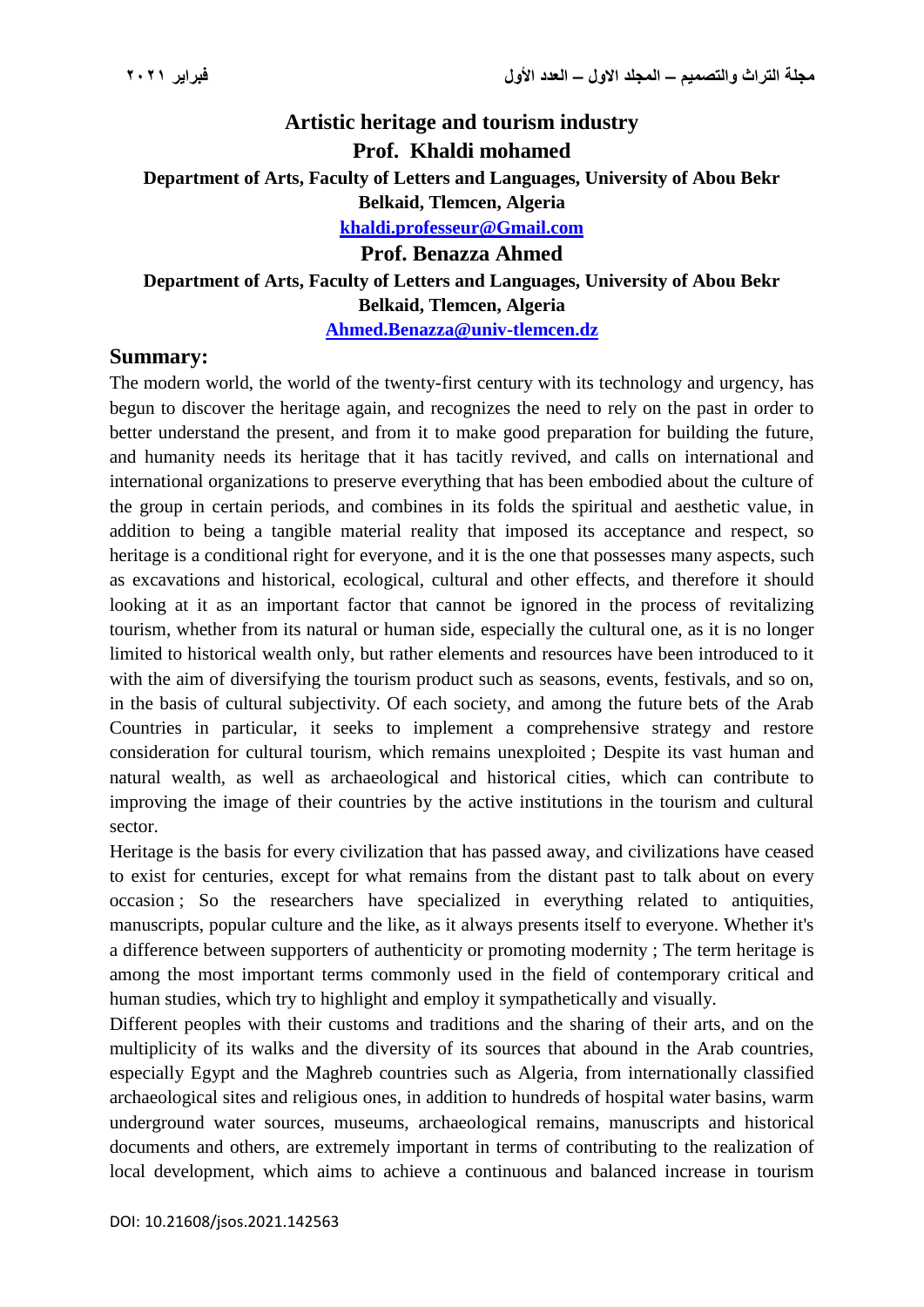resources ; Deepening and rationalizing productivity in the tourism sector, in order to reach the optimum utilization of the primary elements of tourism production from a natural and civilized framework, and through scientific and technological progress, and linking all of this to the elements of the environment and the uses of renewable energy, and the development of human resources to fulfill its role in the development program, such as holding forums International seminars, formative and cultural courses and cultural competitions, such as poetry and theater competition, paintings, music and everything related to the movement of the art market ..., through which opportunities are taken to visit archaeological sites, museums and temples, and then tourists wishing to satisfy the desire for knowledge and increase their cultural information from On the one hand, the production and marketing of goods and services to meet the needs and welfare of tourists on the other hand, and in this sense we have moved to the concept of the tourism industry, as the tourism industry is based on important elements including raw material, capital, work, advertising, promotion, transportation and infrastructure.

The historical memory of any country is its cultural heritage, which cultural tourism seeks to develop, preserve and exploit in an optimal way, and raise awareness among the community of its importance, and the economies of many countries in today's world are based on tourism as one of the economic activities of great importance, being a source It is a major source of income in a large number of countries of the world, in addition to that, the material revenue resulting from the tourism industry is distinguished from others, because it represents a tributary of the demand for work in various sectors, especially the service ones, and various activities, whether economic, social, cultural, artistic or Other activities. Indeed, the tourism industry in the beginning of the third millennium is one of the most important industries that all countries of the world are interested in. It has become an integral part of the culture, the intellectual structure and the sensory and emotional advancement of the human being, and it has proven that it is the best way for a person to achieve excellence and creativity in his work. And increase productivity and cost-effectiveness, so it must be predicted and planned with insightful research visions as long as they are based on the industry of dealing with people. Because minorities and Islamists in extracting international recognition for their cohesion, unification, and cost-effectiveness in both their cultural and tourism sides, it will put an end to the monopoly of the dominant countries, aiming at participatory foundations and listening to the voice of the other, and this refers us to assuming determinants, and then applying them on the ground, the most important of which is through opening investment in the art market. Support them financially and exempt artists who are concerned with heritage from taxes and facilitate customs procedures in the transfer of their books, paintings and artistic groups of a theatrical or cinematic character, in order to introduce their cultural heritage, so that they have a fundamental role at the local, national and even international levels, just as many European governments have sought to collect Songs, tales, proverbs, folk knowledge, and studies of their customs and beliefs, many of which were inextricably linked to mythological ideas prior to Christianity, and the matter turned from a popular concern to an elite one, in which intellectual and philosophical currents played their role in pushing cultural, scientific and political activity strongly towards development and renewal, In it, it re-explores itself by exploring its history and its written and oral heritage, recording every little and every major, and collecting all that is within reach of a hand. DIY and craft product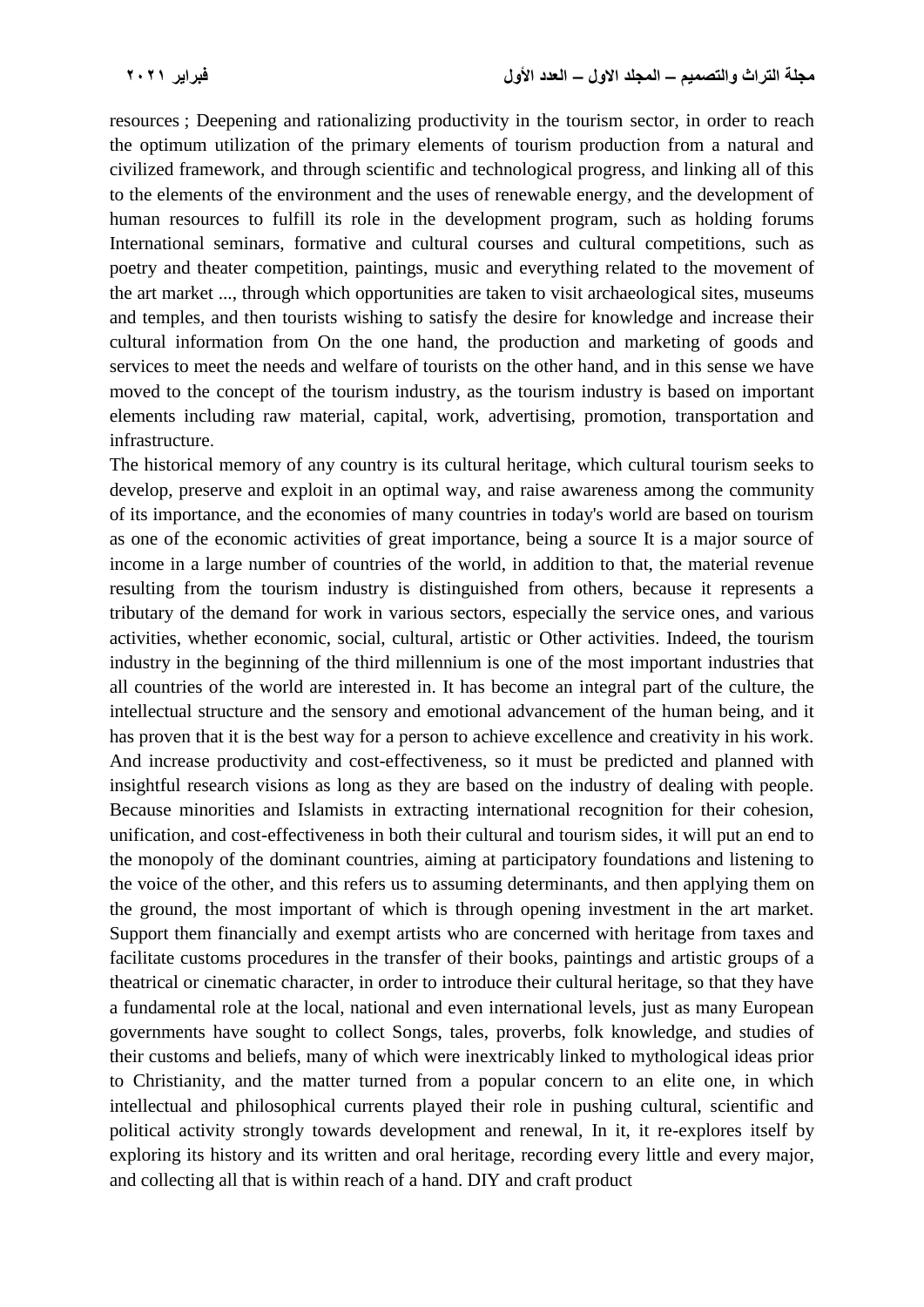One of the most important factors helping to revitalize cultural tourism is the creation of events and accompanying travel facilities, the organization of festivals, the revival of ancient routes and routes for travelers and the flags of art, as well as the creation of alternative tourism and the provision of cultural media such as theatrical groups. Indeed, history reminds us of what Napoleon did when he sent a theater troupe to Cairo for the importance of For the settler campaign soldiers, to be at the same time a means of acculturation with the Egyptians, and for us in Algeria, Tunisia, Morocco and the rest of Africa is the best example, by completing the task of changing the pattern of culture in the face of heritage, in addition to exploratory visits, concerts, establishing clubs and cultural centers and holding exhibitions related to crafts and industries Exhibitions of plastic arts, costumes and folk food to introduce cultural heritage, and preparing conferences on the occasion of religious holidays, historical festivals, and folkloric and artistic folk memories, especially since it causes regretful noticing of expressions and oral traditions that have become endangered by the impact of the process of urbanization, migration, industrialization, environmental changes and development in the modern technological field and Wusa The contemporary communication, a challenge that should be raised by the grandchildren of the grandparents, who produced the marvels that were made by their hands, from the craftsmen and the skilled, overcame the intricacies of colors in the designs they carved, and they decorated the gates, floors and murals, thus arousing in us the attraction and fascination with the precious treasures, which remained sparkling On the outskirts of every century.

Tourism has come to occupy a prominent place in the political discourse and in the proposed development programs, especially after the low oil prices and the exposure of the exchange to a fluctuation in prices, so interest in tourism increased and relied on it to revitalize other sectors, and as the Arab world is full of cultural, archaeological, historical, natural and environmental elements, and it occupies a geographic location. The heart of the ancient world and close to the continents of Europe, Africa and Asia, so that its location and its cultural and civilizational richness facilitate the tourist attraction, prompting the matter to diversify the fields of tourism, foremost of which is cultural tourism, and the community must be involved in the frameworks and activities of civil society, as a tool and as a partner for state institutions through awareness Managing those heritage sources and references, taking their observations, interests and contributions, collecting stories that are narrated on tangible and intangible heritage and recording it and exchanging experiences and opinions of tourists coming to visit sites, all of which contribute to understanding the nature and manner of life that the population lived in the past, and from here we reach that tourism A human need and an economic resource. Then comes the role of tourism economics, which specializes in how to use these resources to satisfy Haji At mankind

Such factors really help to revitalize and succeed in cultural tourism, but not alone. Rather, it must be sufficiently combined with the service sectors, as the elements of attraction must be supported by the elements of human attraction and this is in order to expand the desire to go to tourist places, and awareness of the conditions for modernization and the tourism industry It is embodied in the theoretical conviction and the necessity of practical activation and not merely coined statements for media and occasional consumption, which are often routinely and formally included in the work programs of the guardian institutions, periodicals and recommendations of the concerned departments and scientific forums, as a conviction rooted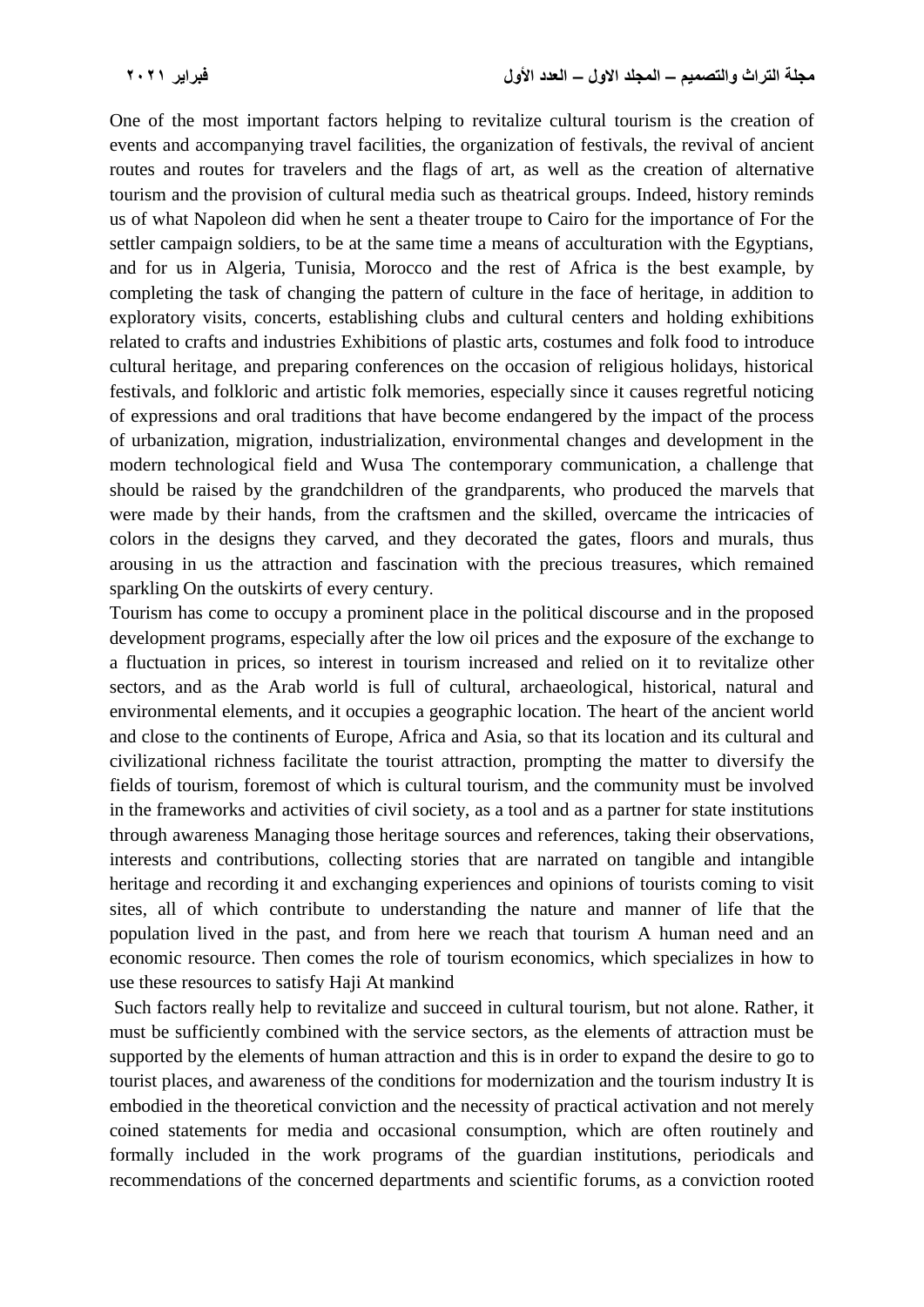in the mindsets and minds behind the tourism affairs, their activation is accompanied by the conviction of providing mechanisms Implementation and keeping pace, the value of heritage is one of the value of tourism, so it has received and continues to be of human interest in every time and place, and the adaptation of heritage to the requirements of tourism, so it becomes a means of expression and rises from its stability and rigidity to various formats and transforms it from mental proposal and past historical event, to an aesthetic visual achievement, loaded with symbols and heritage connotations and referrals An interpretation open to the spectrum of tourism, and we often hear or read that a nation without heritage is a nation without roots A nation that does not preserve its heritage and benefit from it in all areas, foremost among which is tourism, is a dependent nation that cannot contribute to building its present and future, but rather it cannot preserve its existence as a nation in the first place.

## **References:**

1\_ Rachaus Salih, Ben Sherif Mariama: A Journey into the Heritage of the Maghreb, T. Mohamed Hisham Ben Sherif, presented by Professor Mark Kot, Bahaa Publishing and Distribution House, Algeria.

2\_ Mohamed Suleiman Hassan: Arab-Islamic Heritage: A Historical And Comparative Study, University Publications Court Algeria 2012

3\_ Ismail Sayed Ali: The Legacy of Heritage in Contemporary Theatre, Qubaa Publishing and Distribution House, Cairo, Al-Marjan House Kuwait 2000.

4\_ Ahssen Thalilani: Algerian Theatre: Applied Studies in Heritage Roots and The Development of Society, Enlightenment Publishing, Algeria, 2013.

5\_ Al-Jabri Mohammed Abed: The Cultural Issue in the Arab World, Center for Arab Unity Studies, Beirut, Lebanon, Second Edition, 1999.

6- Official Gazette, Issue 11, February 2003

7\_ Mohammed Al-Serfi, Tourism Planning Skills, Modern University Office, Alexandria, 2009.

8\_ Sayyid al-Touni, Culture and Architecture in Tawfiq Al-Sahada, Publications of the 8th Egyptian Architects Conference, December 1994.

9\_ Mustafa Youssef, Revival of Heritage Gardens, Egypt, Cairo University School of Engineering, 2012

10-Physical Cultural Heritage: A copy saved on The Weyak Mashin website 01 July 2017

11-Saeed Al Masri, Popular Heritage Reproduction, Egypt, Supreme Council of Culture, Cairo, First Edition, 2012

12-Ahmed Mahmoud Interview: Tourism Industry, Treasures House of Knowledge and Publishing Amman, Jordan, 2008

13-Khaled kouach, Tourism, Enlightenment Publishing and Distribution, Algeria, First Edition, 2007

14-Nashwa Fouad: Tourism Development, Al Wafa Publishing and Distribution Alexandria / Egypt 2008

15-Dallin J. Timothy and Stephen W. Boyd, Heritage Tourism, Ter Abdul Nasser bin Abdul Rahman al-Zahrani, Scientific Publishing and Printing Presses, King Saud University,  $\gamma \rightarrow \gamma$ 

16-Strategy for the Development of Cultural Tourism in the Islamic World, ISSISCO, Ministry of Culture Baku 2009 (

17-Maher Abdul Aziz Tawfiq, Tourism Industry, Zahran Publishing and Distribution House, 2008